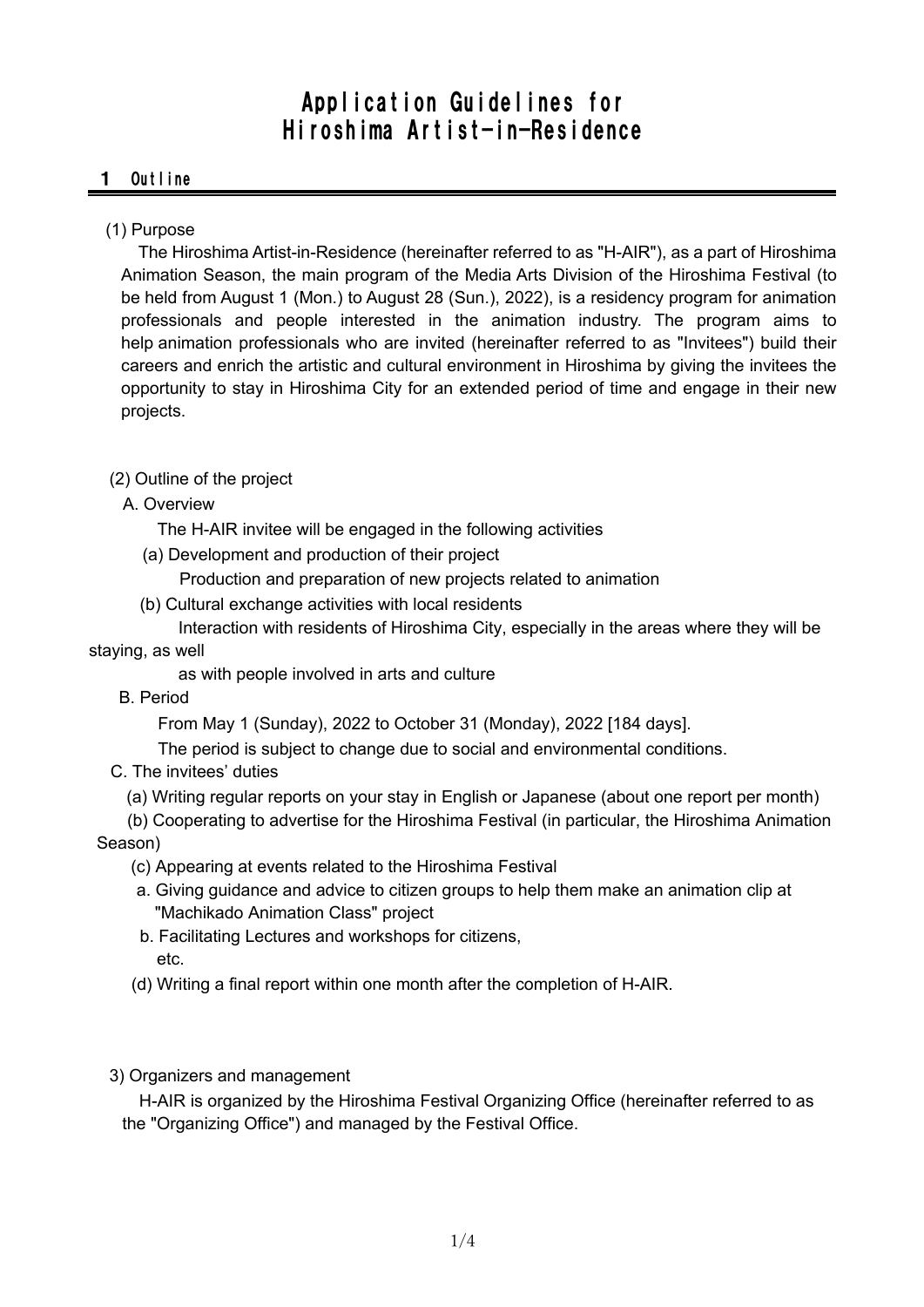## 2 How to Apply

#### (1) Requirements

- a. Applicants must be working on a new, unpublished project related to animation. Projects other than animation, such as novels, comics, and films, may be submitted as long as they are intended to be adapted as animation projects in the future. Applicants may also apply if they are conducting research or study for the purpose of developing a project.
- b. Any age, gender, nationality, or background is acceptable, but the applicant must be able to communicate conversationally in either English or Japanese.

c. Applicants will be expected to do everything related to the engagement of their project and daily life on their own.

d. Applicants should be in good health.

#### (2) Available Invitee Positions

3 (planned)

(3) How to apply

To apply, the applicants need to fill out the online application form on the official website of Hiroshima Animation Season and include your proposal document for tyour new project. Any style of proposal document is acceptable, but please be sure to include the following information.

Proposal document contents:

- a. Project overview
- b. Why you wish to work on this project in Hiroshima
- c. What kind of activities you will focus on during your stay
- d. A summary of how the applicant satisfies the "3. Selection (2) Selection criteria,".

Your proposal should be no more than 10 pages long in PDF format, and it should be written in English or Japanese.

(4) Application period

From 10:00 a.m. on Friday, January 7, 2022 to 11:59 p.m. on Monday, January 31, 2022

## 3 Selection

(1) Selection and notification

a. Based on the submitted documents and information, the selection committee consisting of the producer and artistic directors of the Hiroshima Animation Season will conduct the preliminary selection.

b. The final selection (scheduled for mid-February 2022) will be conducted as online interview with the participation of those who pass the preliminary selection. Applicants will be notified of the results within one week of the final selection. After the applicant agrees to the conditions, they will be officially invited.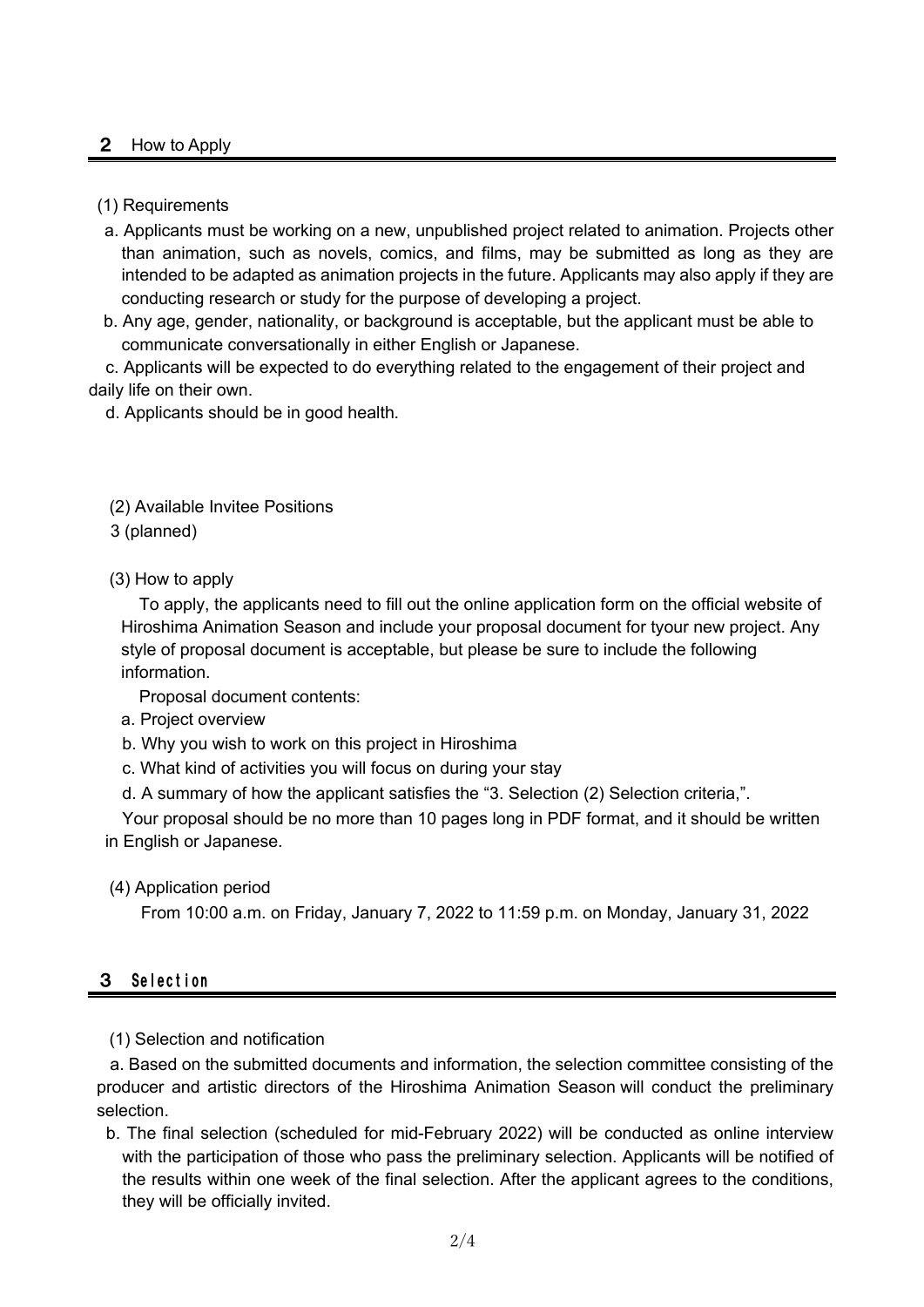c. In principle, after the applicant officially agrees to be invited, they will be expected to fullfil all the requirements of the program.

## (2) Selection criteria

The following criteria will be taken into consideration in the selection process.

a. How the applicant's project will be of help to Hiroshima. (Please note that it is not mandatory to work on a project about Hiroshima.)

b. How motivated the applicant is to become an active part of the local community and spend time with local residents as well as other people and organizations related to art and culture in the area.

c. How willing the applicant is to interact and mentor young artists and students in Hiroshima.

d. How the applicant's participation in H-AIR would benefit their creative career in the future.

## 4 Support

H-AIR is able to support the invitee in the following ways:

(1) Transportation expenses

Round-trip transportation expenses from the applicant's city of residence to Hiroshima City (provided as tickets or a standard amount calculated by the festival office)

(2) Accommodation

The invitee will stay and work in one of the following areas in Hiroshima City.

a. Tsurumi-cho area (Naka Ward)

b. Yokogawa area (Nishi Ward)

C. Minaga Area (Saeki Ward)

Along with a semi-furnished accommodation, internet access and all utilities will be provided.

(3) Daily allowance

2,000 yen per day will be provided.

## (4) Other

The invitee will get free passes to the competition programs and events related to the Hiroshima Animation Season.

## 5 Other

## (1) Precautions for the stay

a. The selection committee withholds the right to decide the area of each invitee's accommodation and cannot promise to honor any location-related requests..

b. The applicants can submit a project with two or more people involved. However, even in this case, the organizer will only provide support for one person per project. The same applies if you wish to be accompanied by a partner.